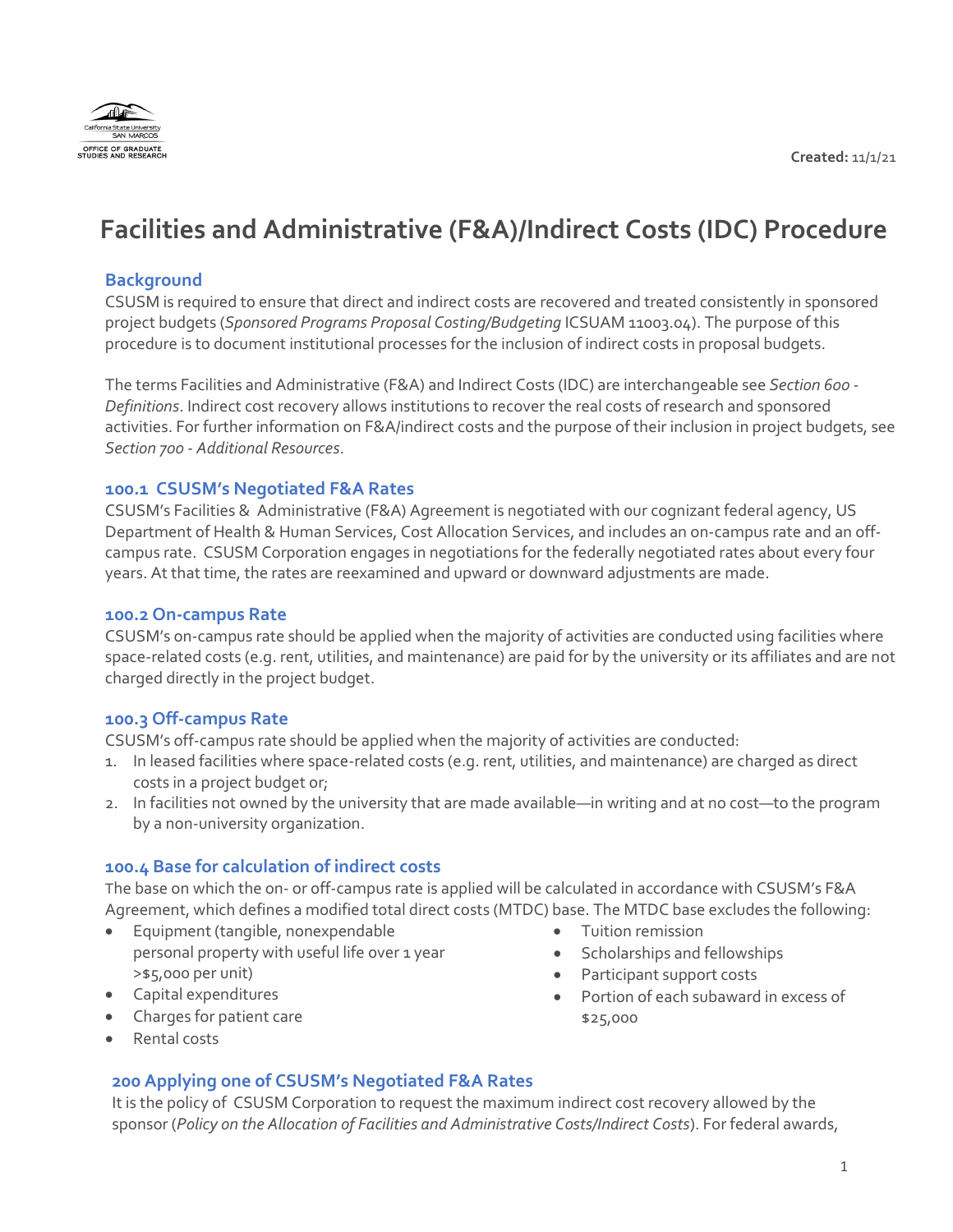**Created:** 11/1/21



this includes applying CSUSM's federally negotiated F&A rate according to the definitions in 100.2 and 100.3.

Most solicitations indicate a cost ceiling, and the ceiling generally refers to a total cost—to include both direct and indirect costs. The exception is the National Institutes of Health (NIH), which publishes direct a cost ceiling, and indirect costs may be added to that amount.

# **300.1 Proposals where indirect cost recovery is restricted or an exception is requested**

When sponsors restrict the F&A/IDC rate (e.g., Dept of Education or NIH training grants) or there is a compelling reason to voluntarily reduce the federally negotiated rate, the following internal process should be followed.

### **300.2 Exception Request Process**

Any rate that deviates from one of the federally negotiated indirect costs rates, must be documented and approved in the proposal stage through completion of the *Facilities and Administrative (F/A)/Indirect Cost (IDC) Exception Request Form*. The Dean of OGSR has the authority to approve indirect cost exception requests. The signatures of the department chair and dean are included to indicate their acknowledgement of the request. A sponsor-restricted rate is the most common reason for an exception. A voluntary reduction in IDC is approved in rare circumstances, for instance on occasions when the cost-sharing requirement is substantial and in-kind, unrecovered indirect costs can comprise a significant portion of the cost-sharing commitment.

# **300.3 Budget procedures for restricted IDC**

- When the indirect cost rate is capped, CSUSM's policy is to request the maximum allowed by the sponsor.
- Expenses that are excluded from full indirect cost recovery calculations (i.e., those excluded from the modified total direct costs base) should not be excluded when the rate is restricted by the sponsor. The *total direct costs* should be used as the base for indirect cost calculation in such circumstances.
- When the sponsor is a private foundation or a corporation, indirect cost recovery may not be allowed. Some private sponsors allow administrative fees. This functions similarly to indirect cost recovery. Proposals routed through OGSR will seek to capture at least the CSUSM Corporation cost (also called the effective rate) for award administration, and the Grants and Contracts Specialist will provide this rate.
- If the PI wants to use the IDC as cost share, the PI may only request to use the federally negotiated off-campus. This should be rare but may apply to NEH submissions.

# **300.4 State of California agencies**

Contracts funded by State of California agencies are subject to California Education Code Section 67325 et seq,, which describes a model contract with standard provisions for use by State Agencies with the Regents of the University of California and the Trustees of California State University System, including Auxiliary organizations responsible for administration of sponsored projects. The UC and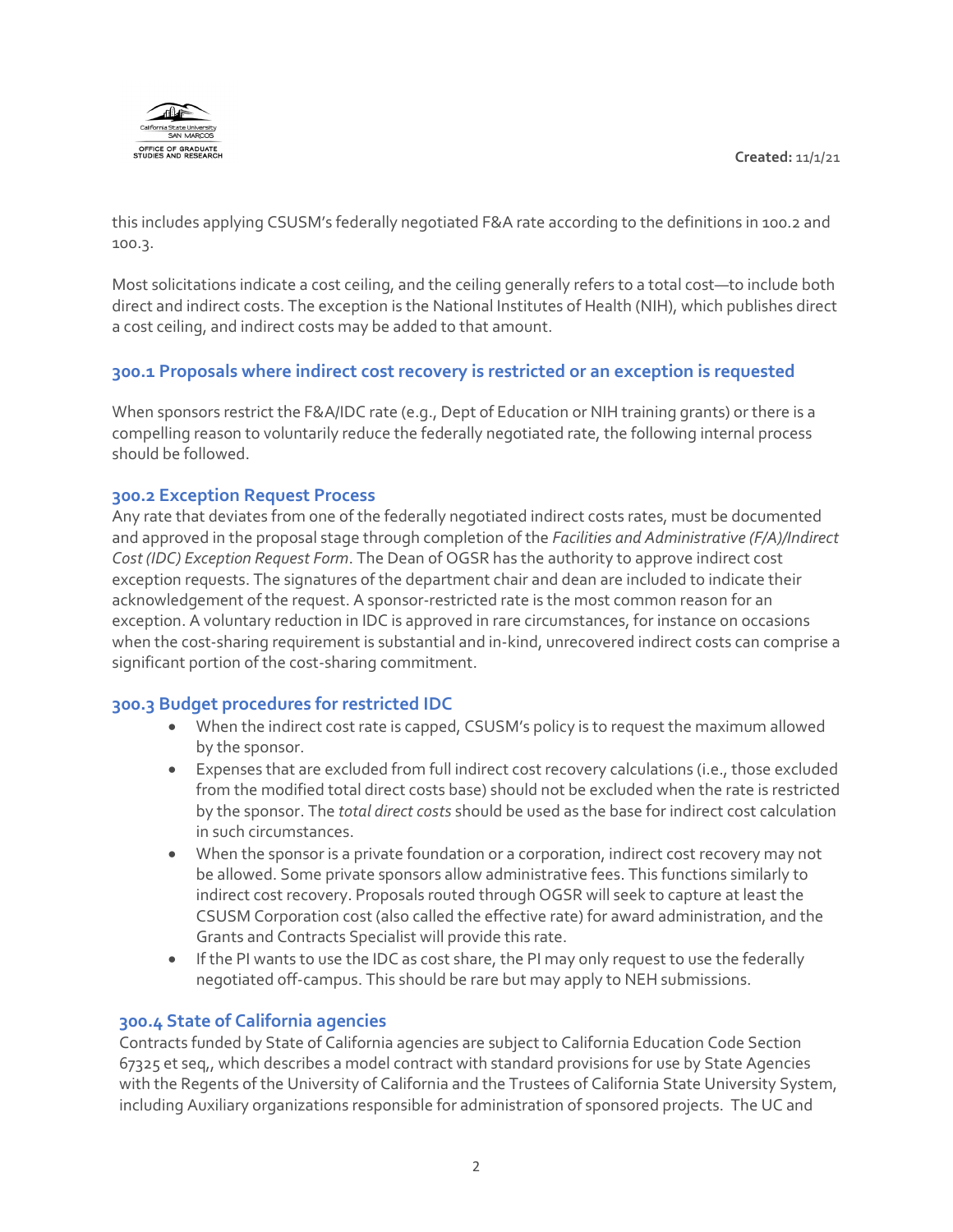

CSU systems have implemented an *[indirect cost rate schedule](https://www2.calstate.edu/csu-system/administration/business-finance/financial-services/Pages/california-model-agreement-resources.aspx)* for state-funded projects with an escalating indirect cost rate.

- The *Facilities and Administrative (F/A)/Indirect Cost (IDC) Exception Request Form* is initiated and reviewed/approved by the Dean of Graduate Studies and Research for all indirect cost rates below the federally negotiated rates, including those published in the state rate schedule.
- When the rate proposed is lower than the scheduled rate (per above) the *CMA IDC Exception Request* process is followed to request the exception from the Chancellor's Office. The Grants and Contracts Specialist prepares the documentation to send the Chancellor's Office for approval (requires 5-10 working days to approve).

### **300.5 Unrecovered indirect costs as cost-sharing**

Unrecovered indirect costs may be used as cost-sharing when cost-sharing is required, when the sponsor allows unfunded indirect costs to be shown as cost-sharing. In addition to unrecovered indirect costs, the proposed budget should include indirect cost on the cost-shared direct expenditures at the full rate (or at the capped rate if the sponsor does not allow up to the full rate to be cost-shared). PI/PDs cannot use the full indirect cost rate as cost-sharing but may include the off-campus rate as rate for the grant request, and the unfunded amount to reach the on-campus rate as cost-sharing.

## **400 Internal Routing – Cayuse Proposal Form**

The PI, with support from Grants and Contracts Development, will circulate the Cayuse Proposal Form with the final budget and the *Facilities and Administrative (F/A)/Indirect Cost (IDC) Exception Request Form*, when applicable.

#### **500 Definitions**

**Direct Costs:** Direct costs are those costs that can be identified specifically with a particular final cost objective, such as an award, or other internally or externally funded activity, or that can be directly assigned to such activities relatively easily with a high degree of accuracy. Costs incurred for the same purpose in like circumstances must be treated consistently as either direct or indirect (F&A) costs. Reference: Uniform Guidance §200.405 (Allocable costs); §200.413 (Direct Costs).

**Indirect (F&A) costs:** Those costs incurred for a common or joint purpose benefitting more than one cost objective, and not readily assignable to the cost objectives specifically benefitted, without effort disproportionate to the results achieved. To facilitate equitable distribution of indirect expenses to the cost objectives served, it may be necessary to establish a number of pools of indirect (F&A) costs. Indirect (F&A) cost pools must be distributed to benefitted cost objectives on bases that will produce an equitable result in consideration of relative benefits derived. Reference: Uniform Guidance §200.56 (Indirect Costs).

#### **Modified Total Direct Cost (MTDC)**

MTDC means all direct salaries and wages, applicable fringe benefits, materials and supplies, services, travel, and up to the first \$25,000 of each subaward (regardless of the period of performance of the subawards under the award). MTDC excludes equipment, capital expenditures, charges for patient care,